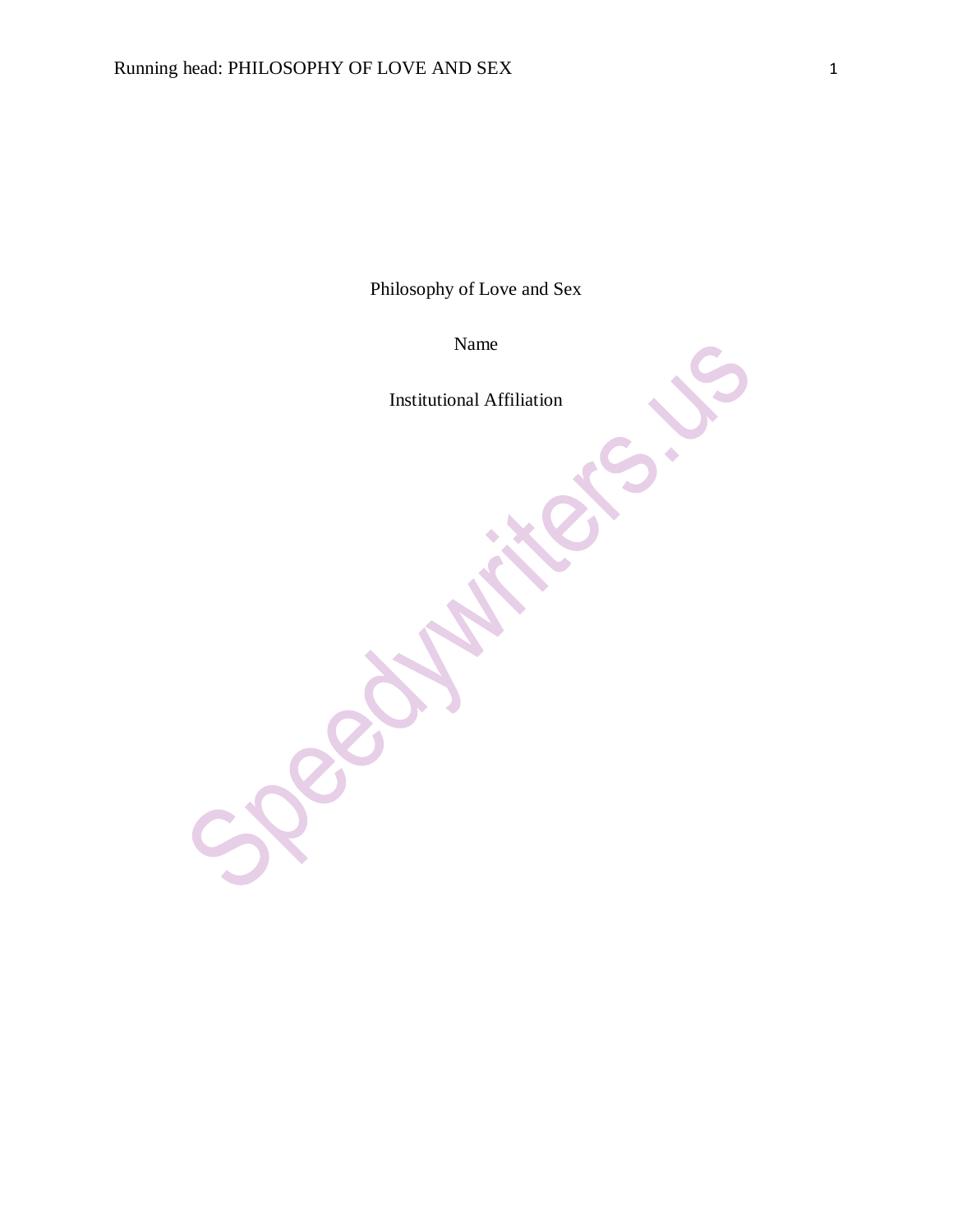### **Introduction**

Kristen Hatch provides a critical insight into feminism in her article "Girl meets Boy". This paper examines women's need for career and family, the work & family balance, and the role of changing attitudes. My point of view supports Kristen Hatch's ideas concerning the need for women's participation in the workplace rather than embracing domesticity.

## **The Need for Career and Family**

In the early 19<sup>th</sup> century, there was a general view that women should only participate in domestic chores, while men were the breadwinners for their families. This view continued well into the turn of the  $20<sup>th</sup>$  century. Single women would participate in the labor market but could only venture to specific careers for women. Motherhood was the most important role for women in the early period. In addition, there were limited educational opportunities for women, with education being a reserve for men. In the early period, women were considered inferior to men in terms of their intellectual capabilities. As such, they could not engage in forms of work that require intellectual or muscular development. While the societal norms in the earlier period restricted women to household chores, contemporary research indicates that women lead happier lives when they engage in productive activities (Hoffning & Williams, 2013). Participation of women in the labor force gives women's lives value or meaning beyond childbearing and rearing.

Some of the past researchers aim at establishing the motherhood, career, and marriage expectations for women. In a study conducted between 1993 and 2009, and involving a sample of 200 women, the findings indicates that majority of women would prefer to pursue a career, enter in marriage, and have kids. By 2009, 91% of the respondents had entered in marriage.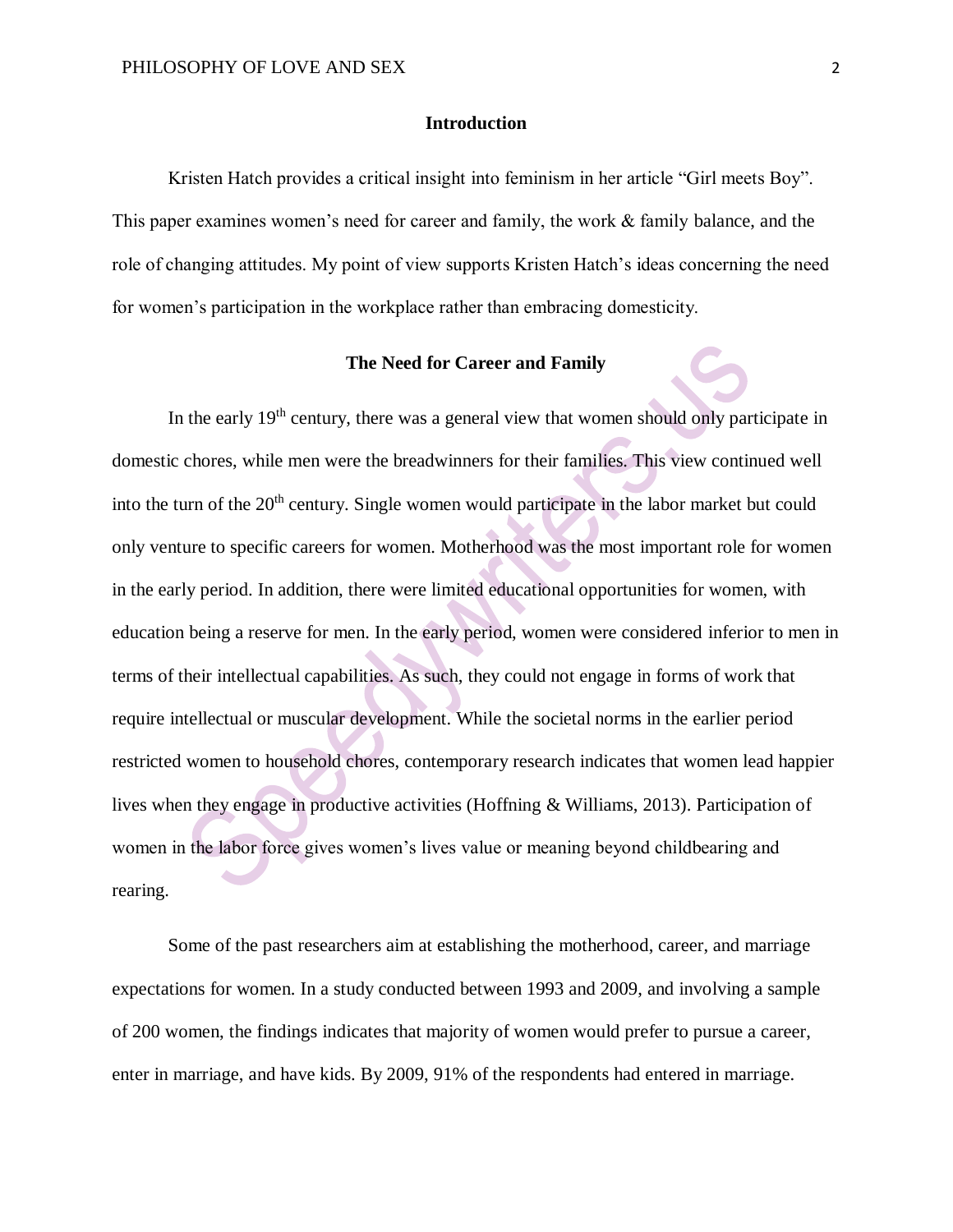Another 75 percent had entered motherhood while 57% were mothers and had full time employment (Hoffning & Williams, 2013). The study indicates that majority of women want to achieve all, that is, they want to get pursue a career, get married, and enter motherhood. The findings also indicate that mothers had a higher satisfaction rates compared to women who were still childfree. Majority of women who had quit their jobs to become homemakers expressed a great desire to return to active employment. This research indicates that women can achieve success in the boardroom as well as in the bedroom.

Women who have it all (career, marriage, parenthood) stand a better chance of acquiring more social opportunities and social capital, which ultimately improves their satisfaction levels. As the women acquire more roles, they are able to improve individual skills, develop additional social support, and increase self-worth. Women engaging in the three are able to gain and transfer or share knowledge and apply it in a different area. For instant, management skills learned at work can enhance family life. Women are able to use their income to improve the living standards for their family. Self-esteem gained from either employment or being married can enhance family life by nurturing positivity. Thus, it is important that women pursue careers and enter into motherhood as this increase their satisfaction levels. Women are also develop high esteem levels from achieving the three items in life.

Available literature indicates that both men and women benefit from acquiring multiple roles in the society. Women engaging in full-time employment and parenthood are able to gain various financial, social, and emotional benefits. In a study to establish the impact of engaging in multiple roles among men and women, Hyde (2001) concludes that both men and women can gain enormous benefits (as cited in Hoffning & Williams, 2013). These benefits range from improved physical health, better emotional health or stability, and quality relationship between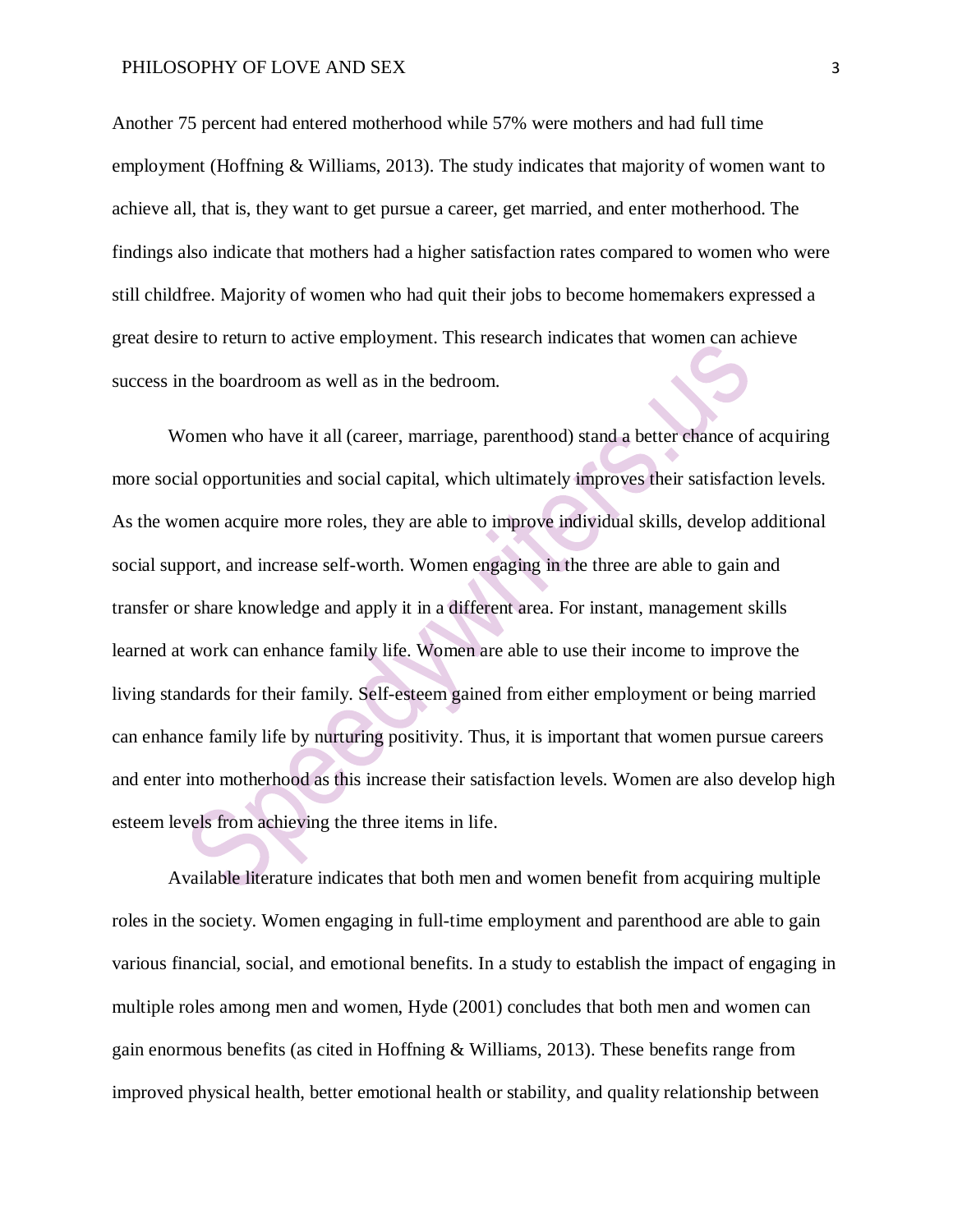spouses. The study further asserts that involvement of men in family affairs significantly improves their overall wellbeing, while involvement of women in employment improves their overall wellbeing. These findings support Hatch's assertions that women are happier when they are engaged in employment.

There are other benefits associated with acquiring multiple roles. A major benefit is the added income that greatly enhances the quality of life. Women who participate in the labor force are able to earn an income, which supplements the family income. Women engaged in employment have an added advantage of social support. Women who achieve success in the workplace are able to exploit fully their potential talents. The consensus is that participation of women in the labor industry generally improves their livelihoods as well as the wellbeing of their families. This is contrary to some earlier studies, which according to Hatch suggest that women receive more satisfaction when primarily performing household duties such as child rearing. Thus, the need for women's participation in the labor market cannot be downplayed.

Involvement in multiple roles may on the other hand, lead to development of increased stress levels among individuals. Nonetheless, particular factors reduce stress levels. Being in a relationship is one of the factors that reduce stress levels resulting from multiple roles. Another important factor is presence of children, which also contributes lower stress levels. The study findings indicate that those who do not have children had higher episodes of strain symptoms compared with those who had children. The study echoes the late  $20<sup>th</sup>$  century view on marriage and career where men and women were expected to find happiness from their personal lives (Hoffning & Williams, 2013). Raising children is a noble task that greatly enriches the lives of parents. However, child rearing requires commitment and resources. Child rearing may take too much time for career women and in such cases acting as a barrier to success.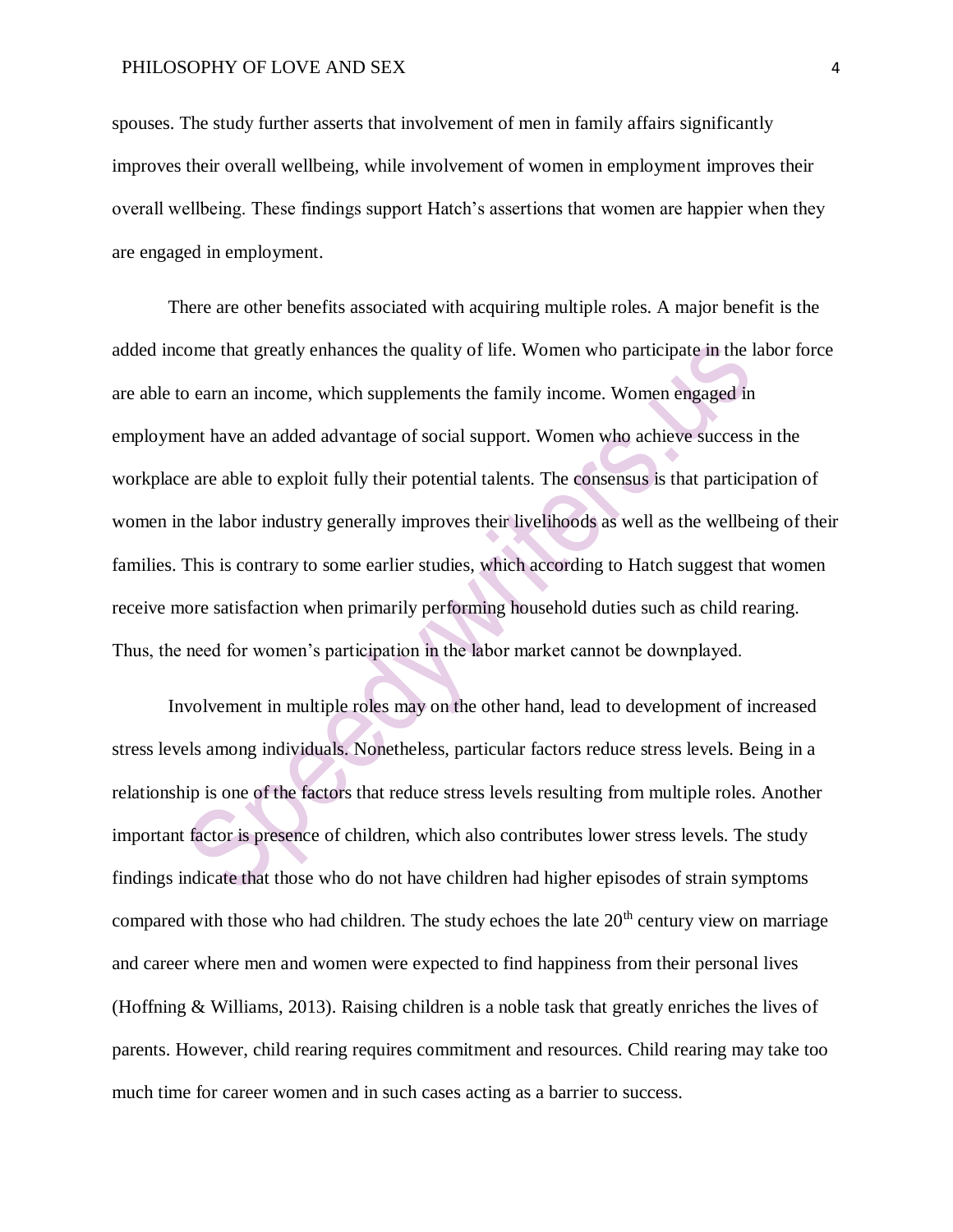## **Balancing Career and Family**

With an increasing number of women participating in the workforce, majority are facing new form of challenges, mainly balancing their career and family demands. In the 1980s, women began increasingly participating in the labor force. The expectations were that women should not only enter marriage but also pursue successful careers and contribute to the financial stability of the family. As Hatch contends, women were increasingly facing challenges common among working-class women in the 1900s. Due to challenges of achieving a suitable work/family balance, majority of women felt strained. Some women opted in pursuing careers and in delaying marriage or parenthood. The struggle to balance family and career led to increased stress and emotional fatigue among the working women. In contrast, men have a relatively easier time balancing career and family since they are much absolved from most of the household chores.

Balancing career and family has been common among men since the earlier period. However, in women, it was a new phenomenon at the turn of the  $20<sup>th</sup>$  century. Prior to 1960s, women aspired to work in "female occupations" that were family friendly. Some of these careers include nursing, hairdressing, teaching, laundry, and other professions mainly in the service industry. These occupations had lower mean average wages compared to occupations regarded suitable for men. Women in the traditional occupations or the so-called family friendly occupations report less conflict in their work/family balance. In the 1980s, a fundamental shift occurred in the nature of occupational interest among young people. An increasing number of women began enrolling in male dominated career fields such as medicine, law, engineering, and other careers. This gave rise to conflicts in maintaining a balance between family and career.

In a study by Gerson (2010) to determine the career and family expectations for college seniors, the findings indicate that women placed little emphasis on family compared to careers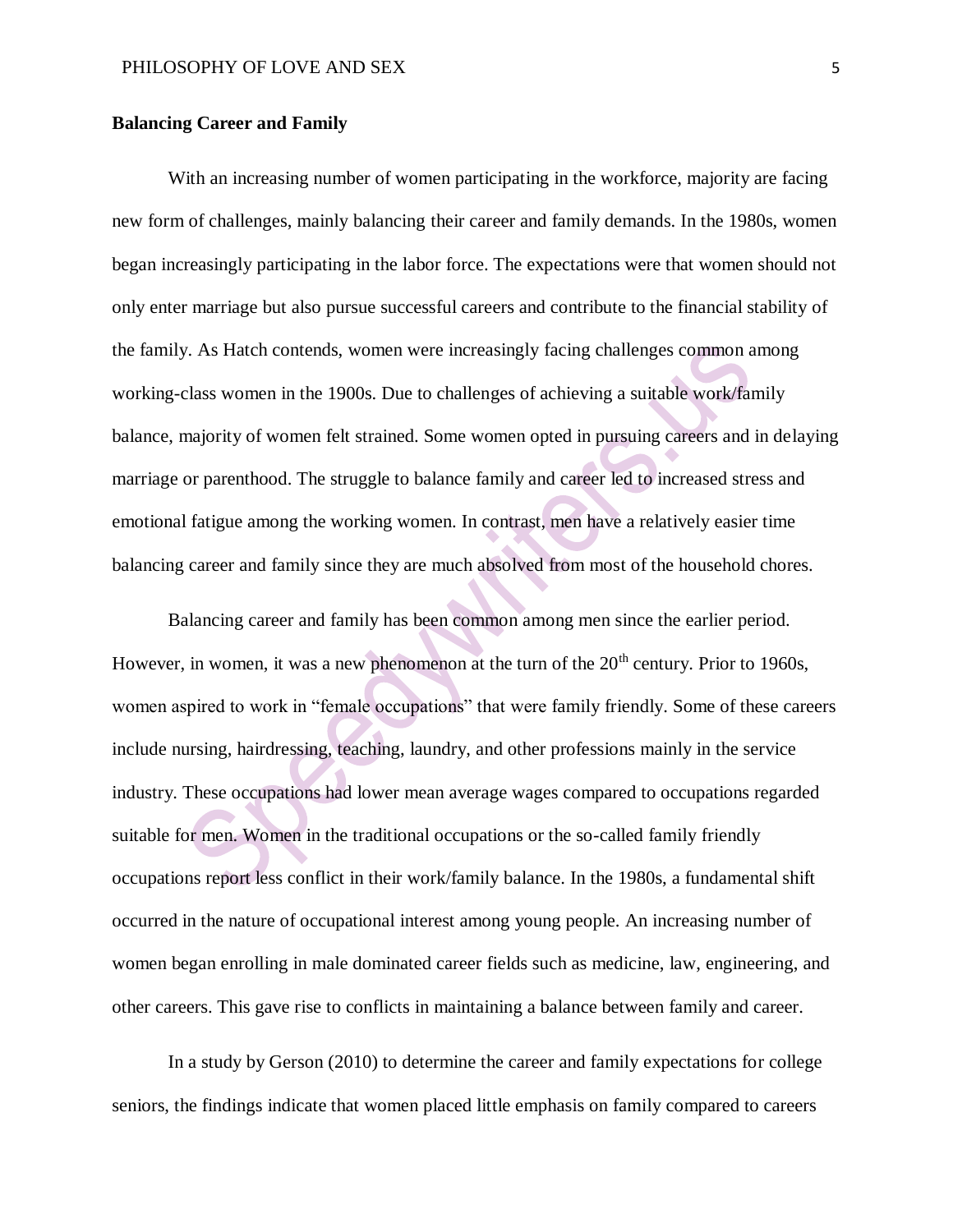(as cited in Hoffning & Williams, 2013). College seniors thus place more importance on developing their careers compared to family. However, the study findings may have been skewed since the focus of this category of students is growing their careers. Another study conducted by Deutsch, Kokot, and Binder (2007) among a socioeconomically diverse group of respondents provides contradicting results of the earlier study involving college seniors. The findings indicate that majority of respondents emphasized on career and family as key to achieving satisfaction in life. Most of the respondents desire to enter in relationships that can also enable them maintain gender-role flexibility. Both men and women perceive various challenges to achieving work/family balance, given the nature of the current corporate environment that emphasizes competition.

Although pursuing a career may pose challenges to marriage life, the benefits derived far outweigh the costs. Moreover, family size has declined considerably over the last half century. Reduced family size increases the ability of individuals to balance career and family. This is because parents have fewer children to look after compared to the earlier period. Smaller families also enable parents to provide higher standards of living among the few children. In addition, women pursuing careers are able to contribute to the gross earnings of the entire family. This increases the living standards. However, early marriage may undermine a woman's educational attainment and hence the likelihood of obtaining employment. Early marriage leads to early childbearing, which interferes with women's education and career plans. Younger women are more susceptible to strain and may not be able to cope with the additional workload of child rearing while continuing with their education.

In the modern world, women can comfortably pursue higher education and still support families. In the early 1990s, a large number of well-educated women (those holding graduate and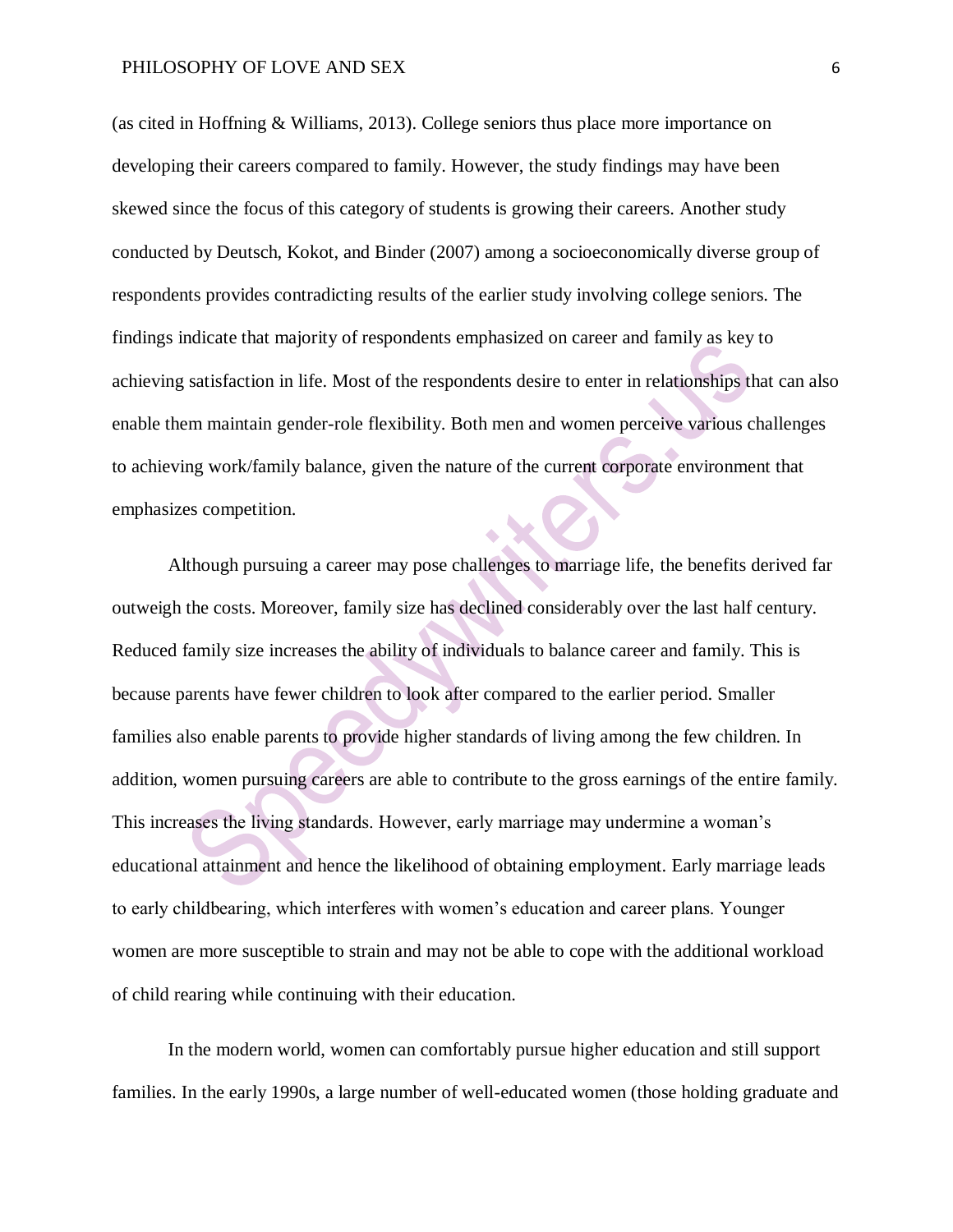#### PHILOSOPHY OF LOVE AND SEX 7

professional degrees) opted to remain childless. According to Hoffning & Williams (2013), about 31 percent of well-educated women in 1994 were highly likely to remain childless. This number has significantly declined over the last two decades. Currently, more women having higher education status are getting into marriage and still pursuing a career. The study indicates that only 24 percent of the women in 2008 with higher educational status were likely to remain childless. This indicates that there is increased willingness to have children among women having higher education status. The research also indicates that these women are more likely to have smaller families. This enables them to balance work and family responsibilities. This is in line with Hatch's assertion that modern women should participate in productive activities to earn a living. XC

# **The changing attitudes**

Attitudes regarding feminism have changed over time. The attitudes held towards gender concerning work greatly determine the nature and type of work that women may engage. Individuals holding a traditionalist perspective towards work hold the view that men are the sole providers to their family while women are involved in child rearing. In the contemporary society, egalitarian values have emerged and become more acceptable across various societies. The egalitarian perspective is in favor of enhancing social equality (Deutsch, Kokot, & Binder, 2007). As such, men and women hold an equal place in the society. Both should work to contribute towards income development of the family. The egalitarian perspective asserts that women should not quit their jobs especially when their children are at a tender age. This helps ensure that women remain financially independent and contribute towards the growth of the family.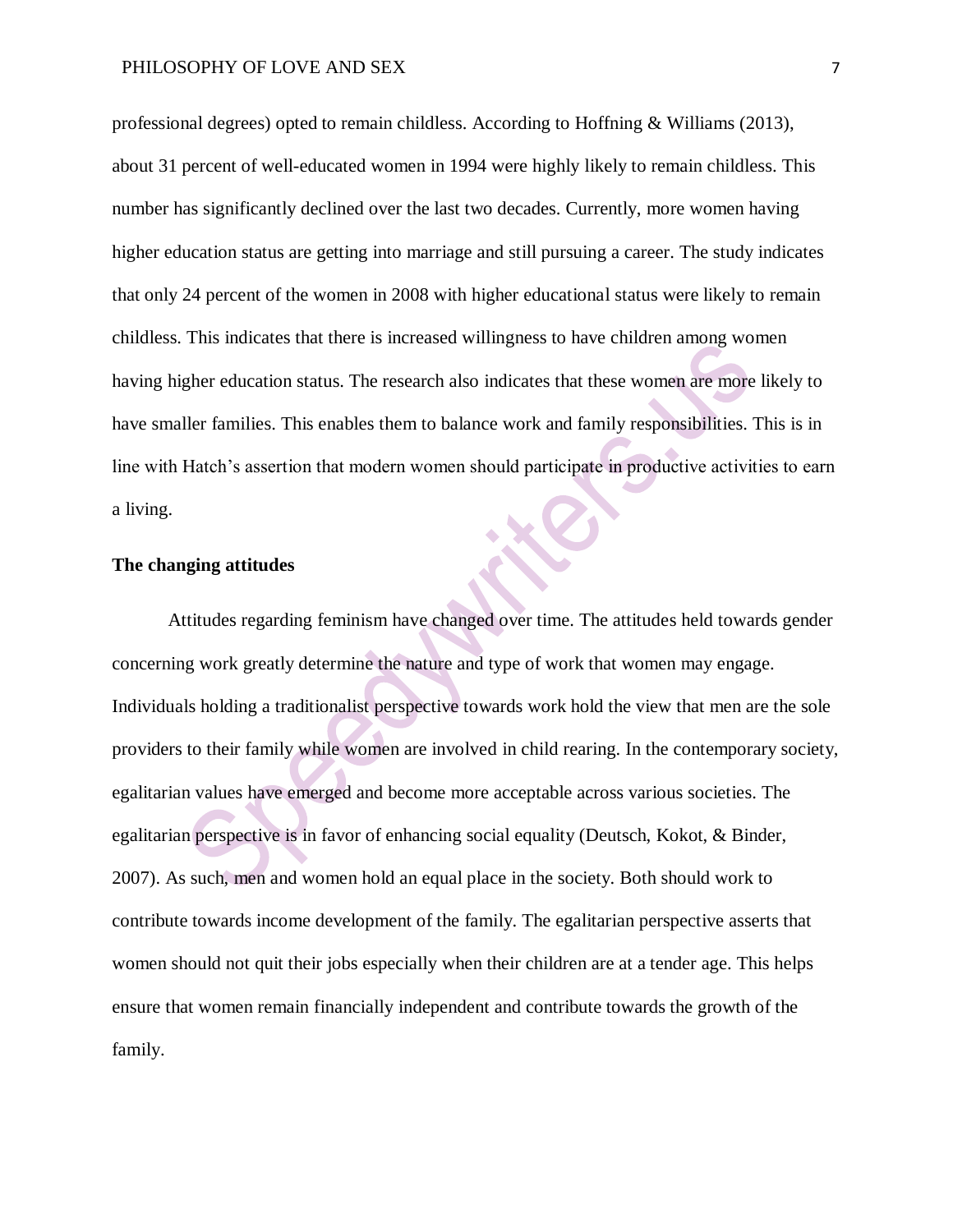The egalitarian values require men to be active participants in the child rearing process. This ensures that mothers do not bear the total weight of the child rearing process (Deutsch, Kokot, & Binder, 2007). The fathers are expected to take leave or to decrease their total working hours in order to assist with child rearing. This is contrary to the earlier period where fathers would increase the number of hours they worked in order to cater for the entire family. Participation of fathers in the child rearing process ensures that women can handle multiple roles. Women benefit more when they are in employment, especially in situations where they enjoy the type of work they do. Mothers and fathers who embrace egalitarian principles are more likely to receive benefits of multiple roles. The changing attitudes reflect the need for women's participation in the workplace as Hatch highlights. Currently, men are in favor of women participating in the labor force, which reflects a change of attitude from the traditionalist perspective.

The type of care a mother may wish to accord the child also determine women's participation in the workforce. Attitudes determine the type of care a mother provides for the child. For instance, traditional women are likely to the put the needs of the child first before career (Deutsch, Kokot, & Binder, 2007). As such, they are likely to prefer quitting jobs in order to provide the best possible care to their kids. An egalitarian mother who greatly values her career may prefer having some form of arrangement for taking care of the child. Such mothers may place their children in daycare centers to enable them continue with their careers. Women who prefer taking care of their children have similar attitudes with traditional women who prefer personally taking care of their children. On the other hand, women who take their children to daycare centers have reduced anxiety levels regarding the physical separation from their children.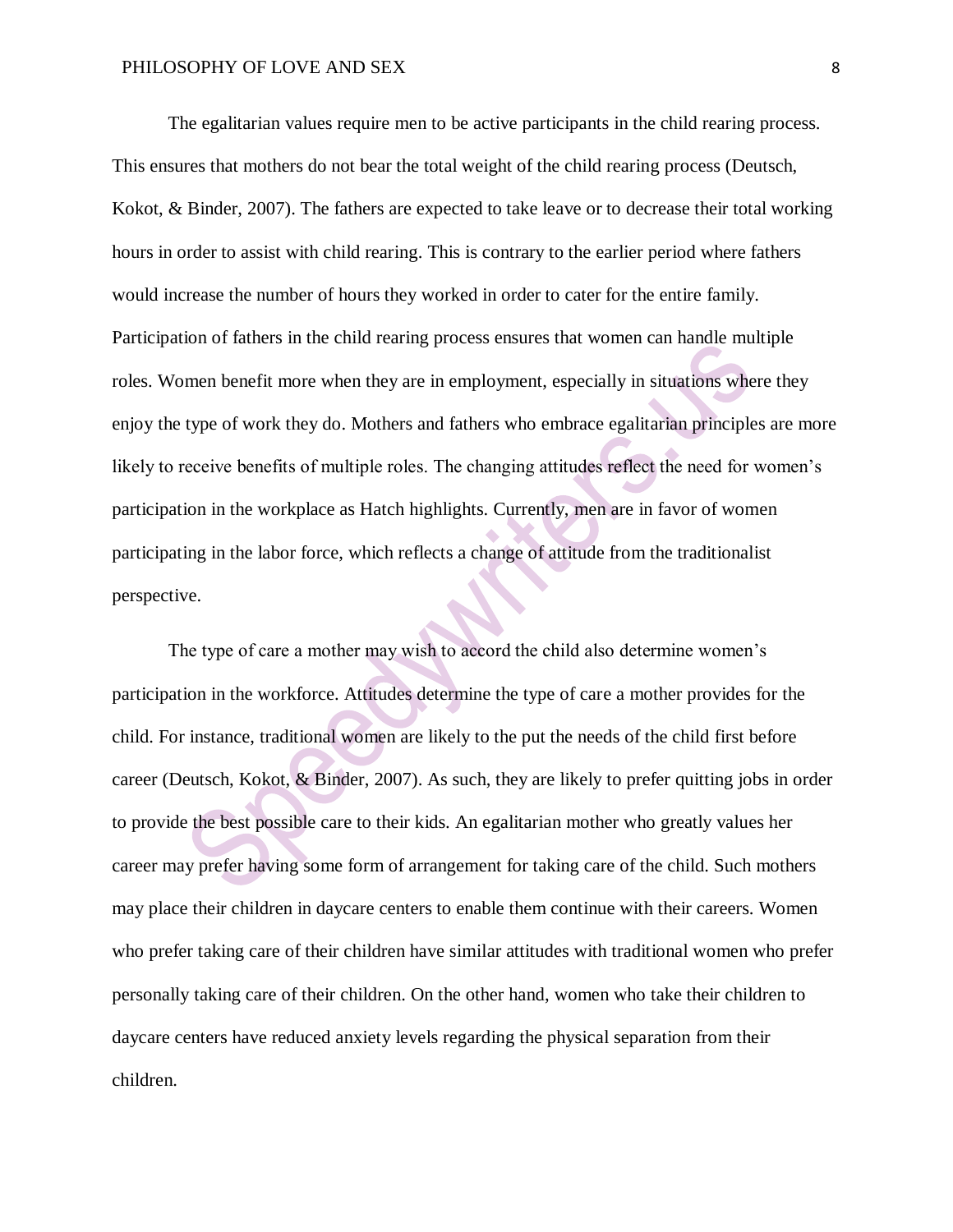Over the recent past, there has been a change in attitude by men towards marrying career women who could be earning equal or higher amount. In the modern world, women are achieving high educational status in various professions previously dominated by men. The critical question is how do such changes affect marriage? Contrary to expectations, recent studies indicate that financially independent women are more likely to stay in marriage. This indicates that career women are not a threat to the married institution and neither to their husbands. Recent statistics show that about 33 percent of marriages, women are better educated comparing to their partner (Parker-Pope, 2010). Nonetheless, men on average still earn more compared to women. In 2010, 22 percent of women were the primary breadwinners to their families compared to 7% who were breadwinners in 1970. This shows the great change in attitude towards women and pursuit of higher education and careers.

The dynamic change in socioeconomic role of mothers and fathers may take some time to adapt. Nevertheless, the change surprisingly results to more sustained marital stability. Current research indicates that the dynamic shifts – women denouncing domesticity and men embracing house chores – have on average contributed to more stable marriage unions, resulting to lower rates of divorce. In the modern courtship scene, women are likely to hook up with partners who embrace egalitarian values. These are fathers ready to spend more time with their family and to encourage their wives to seek employment. According to Parker-Pope (2010), the shifts in economic roles of men and women are partly driven by the financial pressures of the  $20<sup>th</sup>$  and 21<sup>st</sup> century. The rising cost of living has made it impossible for majority of men to cater fully towards their families' income needs. Women supplement the family income through employment. In some cases, women are the breadwinner in their family. This is likely especially when the husband loses his job.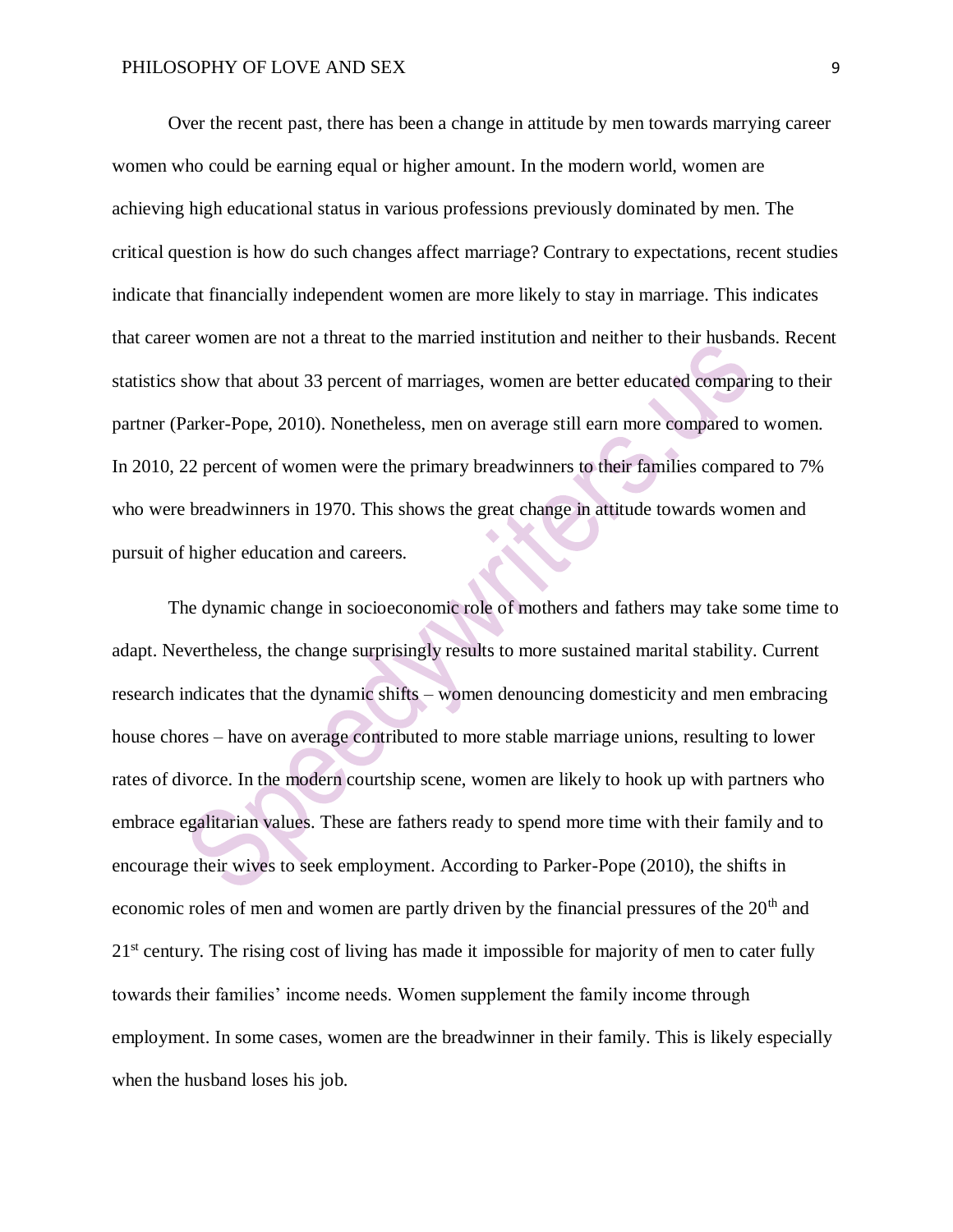Kristen Hatch examines the impact of the power imbalance that exists when the wives earn more than their husbands do. The research indicates that some men are skeptical about marrying women with higher incomes than they actually make. These men argue that such women are more likely to cheat on them. Current research disputes these myths about career women being more likely to cheat on their husbands. The overall impact of women engaging in careers is that it leads to a fair or equitable union where both partners exercise some degree of freedom in decision-making. However, as Parker-Pope (2010) contends, it is not easy to adapt to the new changes in both men and women. For instance, men find it hard adjusting to their wives' equal influence at home. On the other hand, women also find it hard to forego exclusive decision-making in matters involving domestic chores such as dressing the kids.

# **Conclusion**

In the article, Kristen Hatch disputes myths that career women are more likely to cheat on their husbands. She argues that in the contemporary world where financial challenges have become a reality in most homes, men can no longer afford to be the sole breadwinners. In line with my point of view, she argues that women should refute domesticity and embrace seeking of employment opportunities. Vast volumes of literature available suggest that contrary to expectations, career women are less likely to cheat in their relationship. When both partners are earning, there is enhanced stability in the marriage. Research indicates that majority of women value careers and marriage. Achieving the two increases a woman's satisfaction levels or happiness. The key to successful marriage and career is learning how to balance the two. The research notes that owing to a considerable reduction in family size over time, women are now better equipped to balance family and career. The study also shows that the changing economic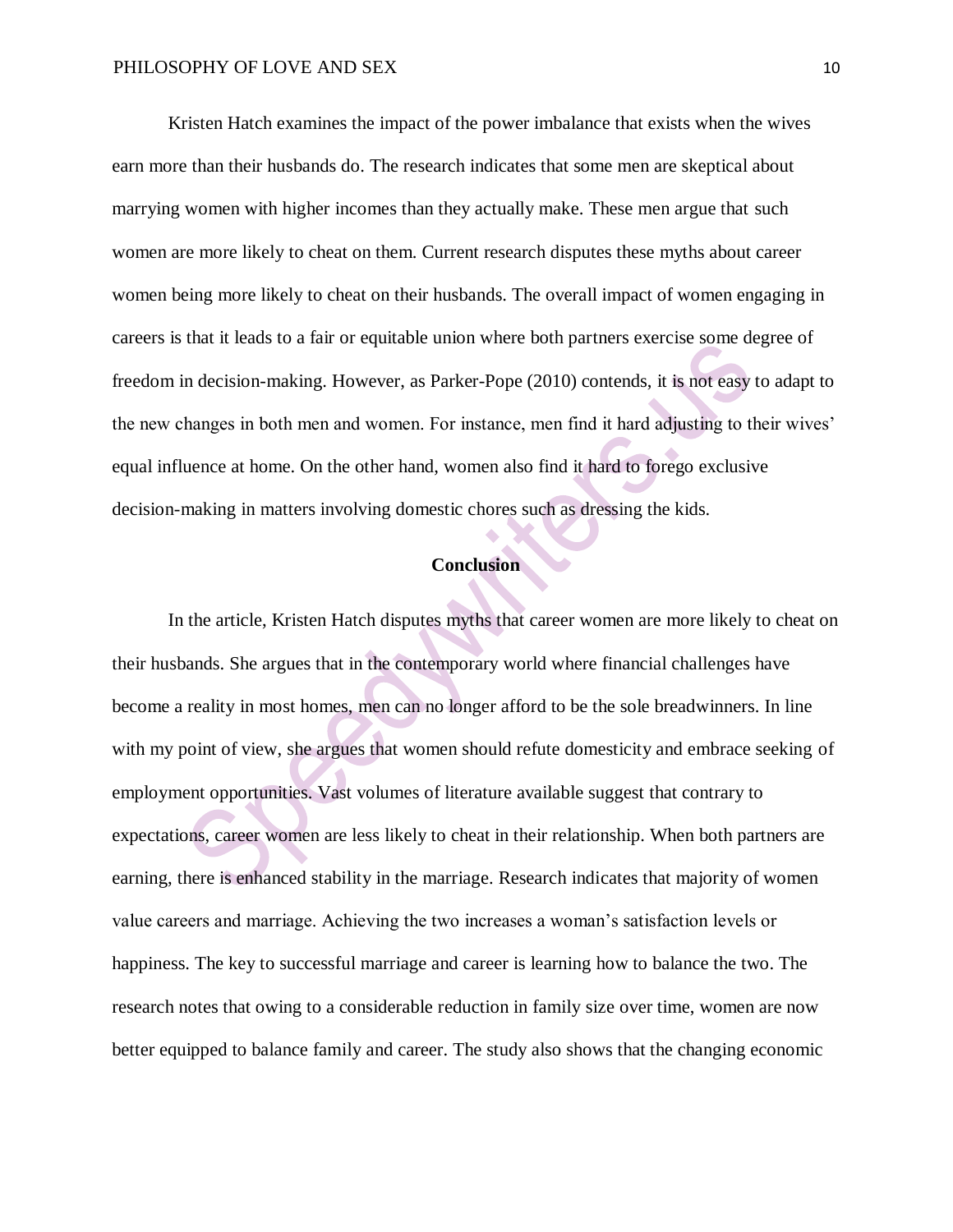role among men and women is not without challenges, as men and women find it difficult to adapt to the new dynamics of marriage.